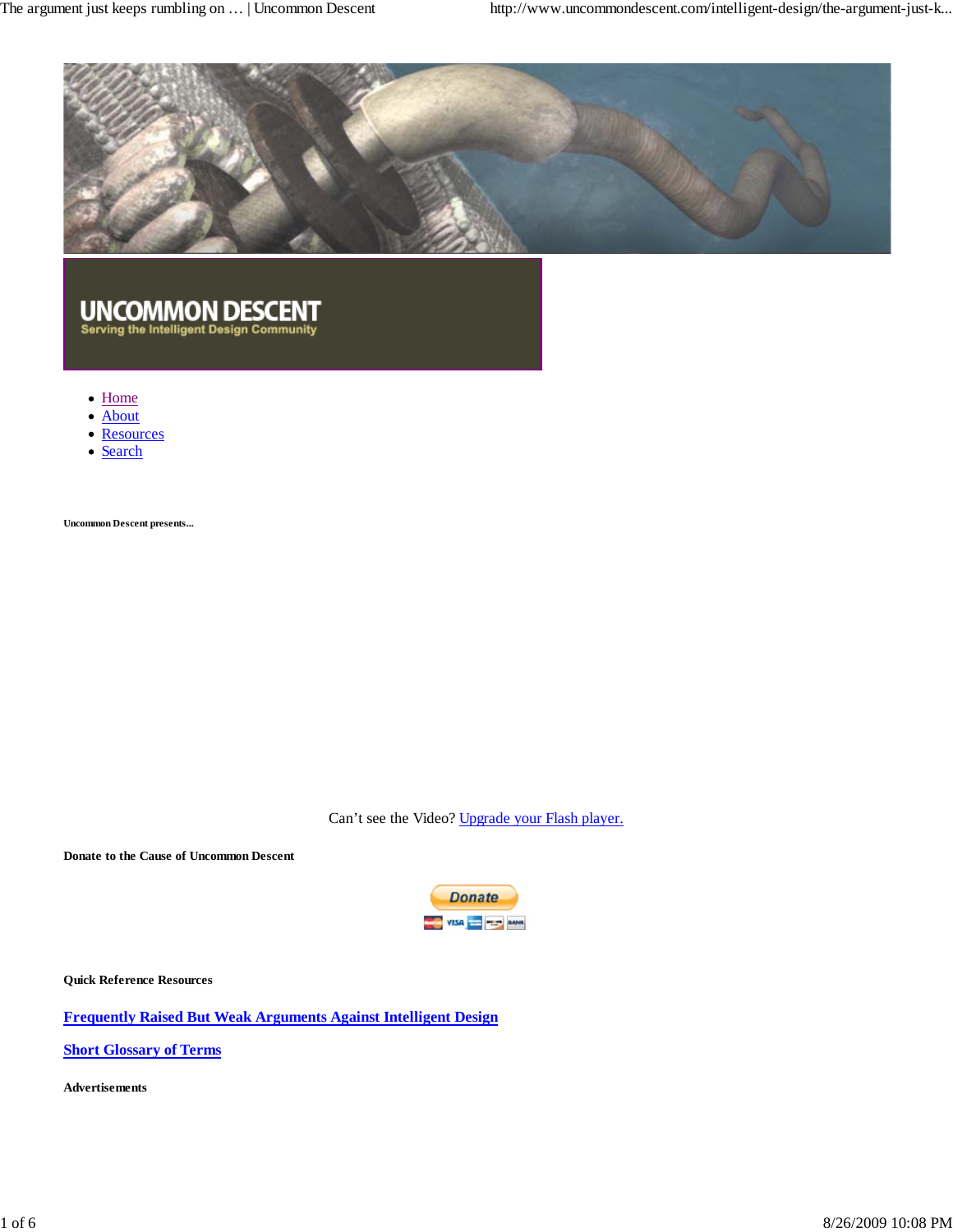#### **Intelligent Design Links**

- ARN
- Behe responds to Lenski's latest on E. coli evolution
- Casey Luskin interview Mike Egnor and Jeff Schwartz
- Dawkins mistaken about a forced choice between God and evolution
- Definition of Intelligent Design
- Design Inference
- ID in the UK
- ID the future
- ISCID
- John A. Davison
- Michael Behe's UD Blog
- Overwhelming Evidence
- Post-Darwinist
- Telic Thoughts  $\bullet$

#### **Moderation Policy**

• Comment Policy

#### **Recent Comments**

StephenB: If Darwinists, [you if you like] think that a universe can appear without a cause, matter can come from... yakky d: Some guys in dark suits and sunglasses probably showed up at his door and "advised" him to take... ECM: Right. He received missives from those that found it "objectionable" because there were... Lenoxus: Q: Why did so much diverse life appear on Earth within such a relatively short amount of time? A: Someone... Dave Wisker: Hi mad doc, So you think an 11% increase in mean fitness after 10 generations (the progeny measure), and... DeLurker: Joseph#50 Using the description of cumulative selection along with the illustration using the weasel...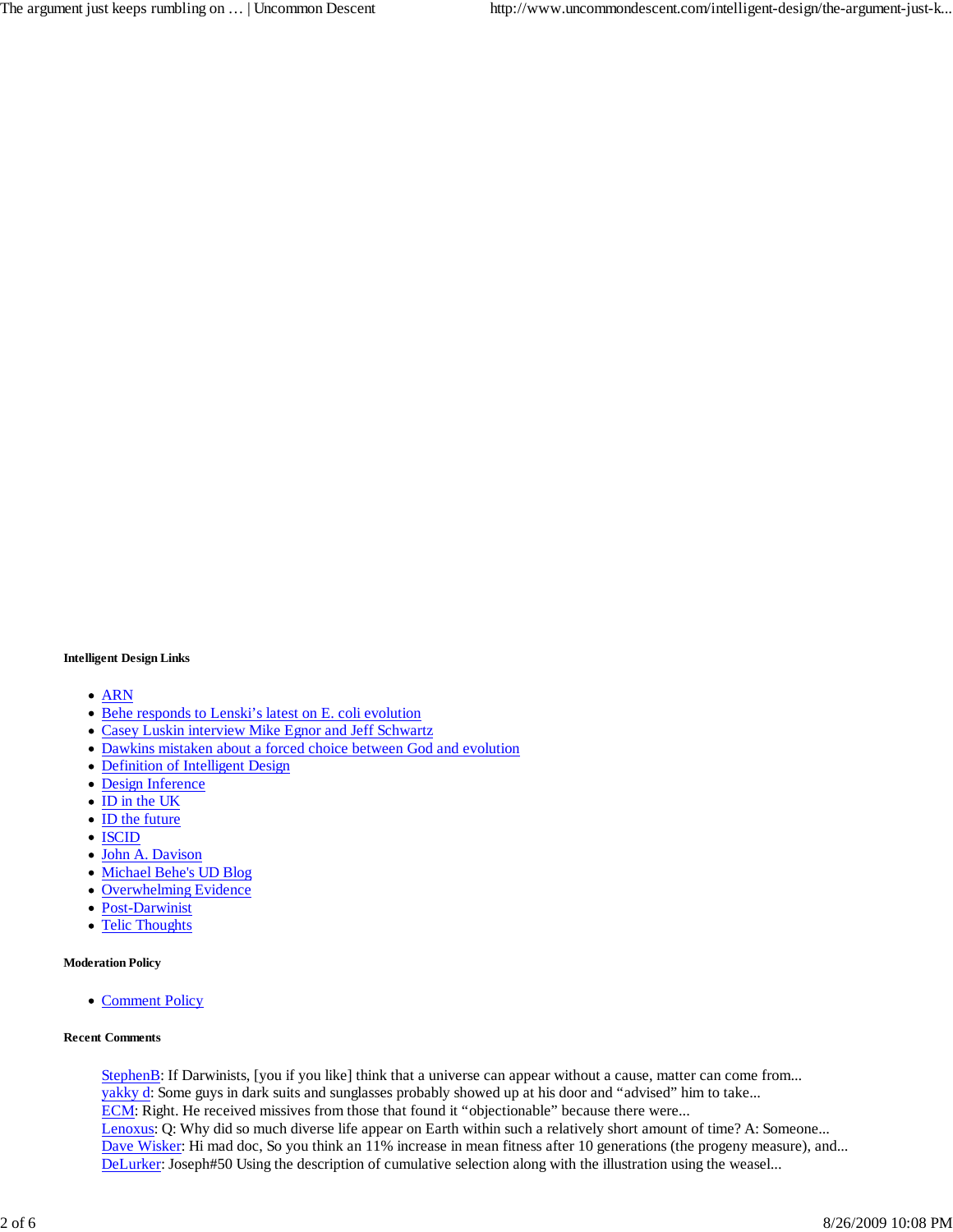#### **Recent Entries**

- DNA's use in computer chip design
- Behe and McWhorter on Bloggingheads
- Cambrian Explosion Caught on Film
- Uncommon Descent Contest Question 10: Provide the Code for Dawkins' WEASEL Program
- Hunter Baker's THE END OF SECULARISM

#### **Meta**

- Register
- Log in
- Entries RSS
- Comments RSS
- WordPress.org

#### **Support Our Efforts by Buying Books on Intelligent Design**

| We Recommend                                                                                 |
|----------------------------------------------------------------------------------------------|
| Item no<br>longer<br>available                                                               |
| Intelligent Design:<br>(Paperback - Oct 2007)<br>\$15.64                                     |
| Understanding Intel<br>William A. Dembski, S<br>\$11.19<br>FULLOS A. DEMOLIO                 |
| The Design of Life:<br>William A. Dembski, Jo<br>áan<br>\$23.10                              |
| <b>A Dentré</b><br>Intelligent Design: T<br>intelligent<br>William A. Dembski (P<br>\$14.04  |
| How to be an Intelle<br>William A. Dembski, Jo<br>DON'T TO SELON<br><b>Barbara</b><br>\$9.60 |
| Expelled: No Intellig<br>Ben Stein, Richard Da<br>\$16.99                                    |
| 23 ><br>1                                                                                    |
| amazon.com                                                                                   |
| <b>Get Widget</b><br>Privacy                                                                 |

#### **Categories**

- Adminstrative
- Atheism
- Biography
- Biology
- Chemistry
- Comp. Sci. / Eng.
- Constitution
- Courts
- Creationism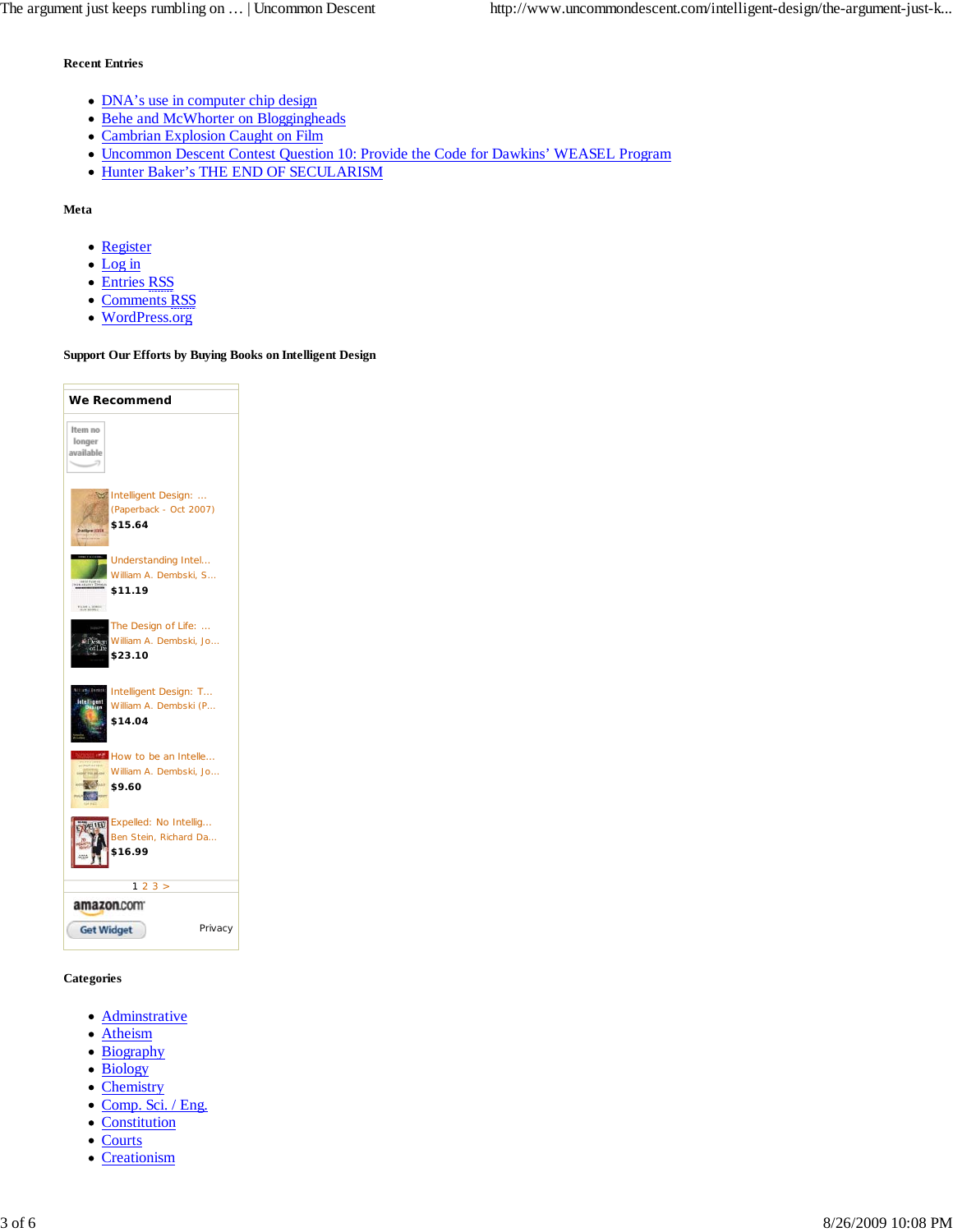- Culture
- Darwinism
- $\bullet$  DCA
- Education
- Ethics
- Evolution
- Expelled
- Eyes Rolling
- Genomics
- Global Warming
- Human evolution
- Humor
- Informatics
- Intelligent Design
- Irreducible Complexity
- Just For Fun
- Laws
- Legal
- Media
- Molecular Animations
- Off Topic
- Origin Of Life
- Philosophy
- Physics
- Poe's Law
- Psychology
- Religion
- Science
- Self-Org. Theory
- The Design of Life
- theistic evolution
- Video

#### **Archives**

- August 2009
- July 2009
- June 2009
- May 2009
- April 2009
- March 2009
- February 2009
- January 2009
- December 2008
- November 2008
- October 2008
- September 2008
- August 2008
- July 2008
- June 2008
- May 2008
- April 2008
- March 2008
- February 2008
- January 2008  $\bullet$
- December 2007
- November 2007
- October 2007
- September 2007
- August 2007
- July 2007
- June 2007
- May 2007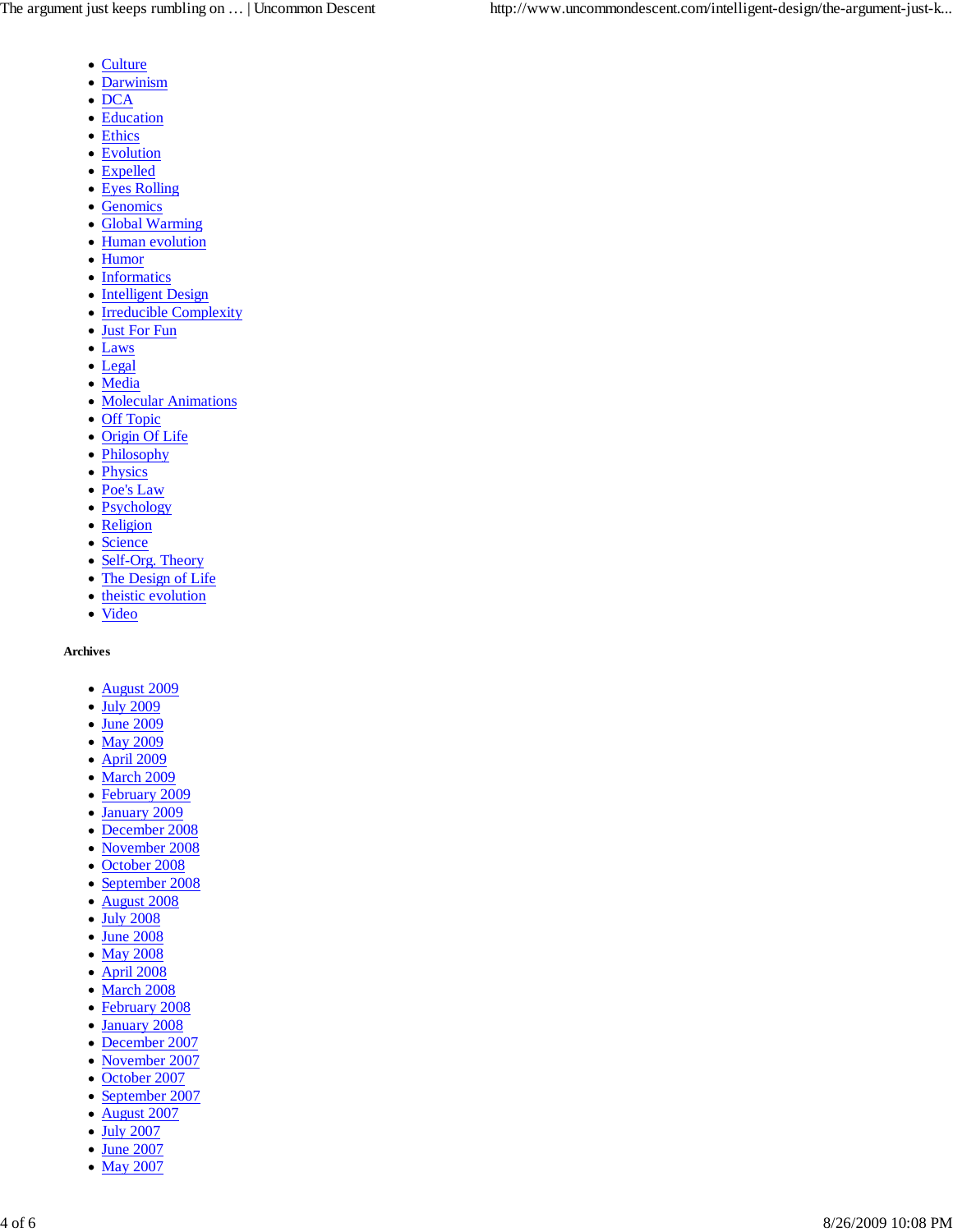- April 2007
- March 2007
- February 2007
- January 2007
- December 2006
- November 2006  $\bullet$
- October 2006  $\bullet$
- September 2006
- August 2006
- July 2006
- June 2006
- May 2006
- April 2006  $\bullet$
- March 2006
- February 2006
- January 2006
- December 2005
- November 2005
- October 2005  $\bullet$
- September 2005  $\bullet$
- August 2005
- July 2005
- June 2005
- May 2005
- April 2005

« A Bogey Moment: The Human... Hunter Baker's THE END OF... »

**25 August 2009**

## **The argument just keeps rumbling on …**

### **William Dembski**



A curious piece was posted a few days back by Ewen Callaway at the New Scientist (go here). Its focus was on the recent IEEE paper by Robert Marks and me on conservation of information (for the paper, go here). Callaway remarks: "Even if a paper supporting ID has made it past peer review — and no doubt the arguments will rumble on — it seems like nothing much has changed."

Callaway and his colleagues are welcome to hide their heads in the sand and pretend that nothing has changed. But at the next Dover trial, as the body of peer-reviewed work supporting ID continues to grow (Marks and I have plenty in the pipeline, and there are other labs now getting into the act), it will no longer be possible for the next Judge Jones to dismiss ID for lack of peer-reviewed papers (even at the Dover trial, Jones was mistaken to claim that no peer-reviewed work supports ID).

Nothing much has changed when a camel first starts sticking its nose into a tent. And nothing much has changed just at the moment something begins to slide down a slipperly slope. Nothing much has changed when a virulent bug first invades a body. But soon enough everything has changed.